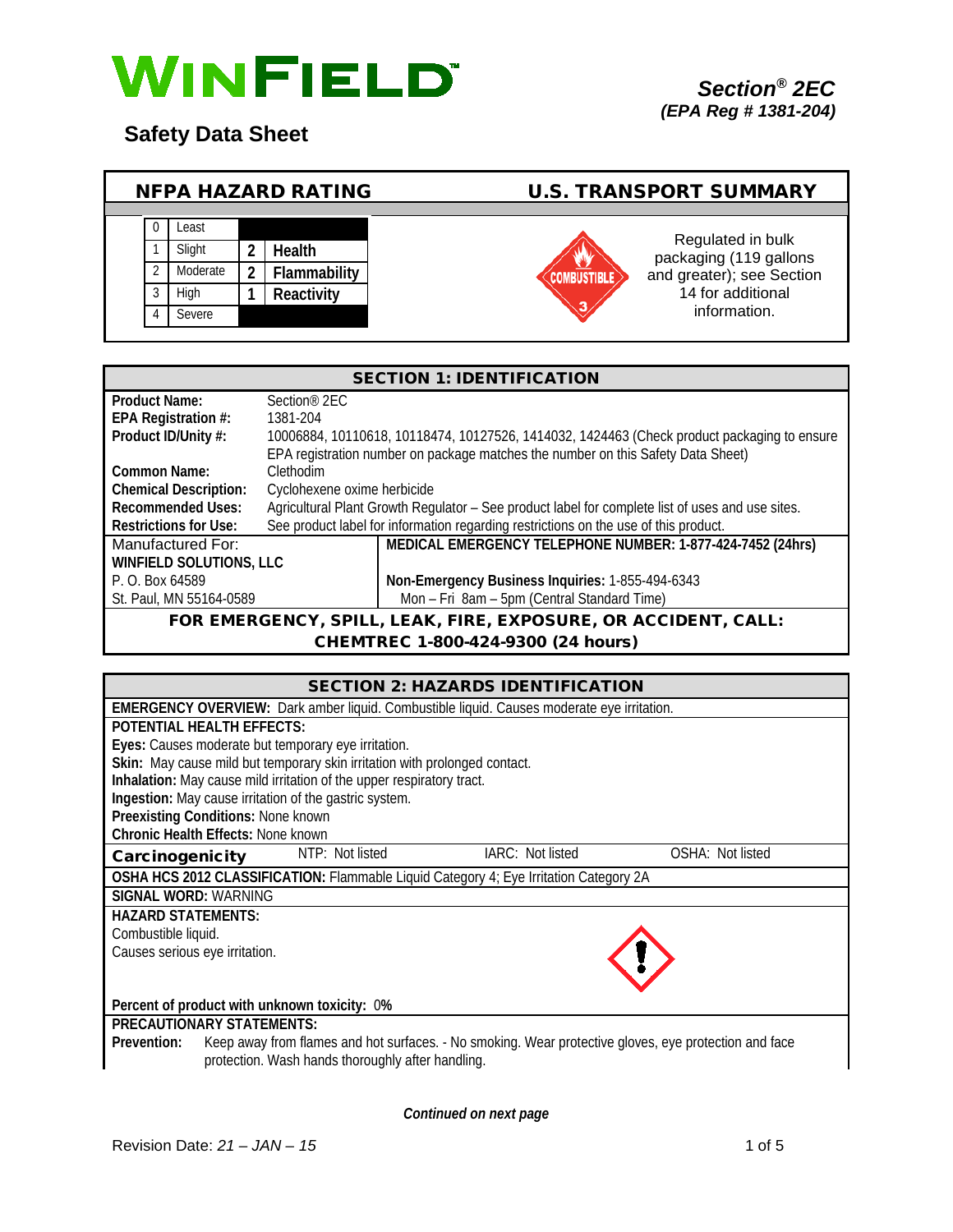| Response: | In case of fire: Use dry chemical, foam, carbon dioxide, water fog or water spray to extinguish.          |  |  |
|-----------|-----------------------------------------------------------------------------------------------------------|--|--|
|           | If in eyes: Rinse cautiously with water for 15 minutes. Remove contact lenses, if present and easy to do. |  |  |
|           | Continue rinsing. If eye irritation persists: Get medical attention.                                      |  |  |
| Storage:  | Store in a well-ventilated place. Keep cool.                                                              |  |  |
| Disposal: | Dispose of contents/container in accordance with Federal, state and local regulations.                    |  |  |

| <b>SECTION 3: COMPOSITION/INFORMATION ON INGREDIENTS</b>                                                                                           |                 |               |  |
|----------------------------------------------------------------------------------------------------------------------------------------------------|-----------------|---------------|--|
| Ingredient                                                                                                                                         | $%$ (wt)        | CAS Reg. #    |  |
| Clethodim                                                                                                                                          | 26.4%           | 99129-21-2    |  |
| Petroleum distillates (contains)                                                                                                                   | $65.0 - 70.0\%$ | 64742-94-5    |  |
| Trimethylbenzene                                                                                                                                   | $2.0 - 3.0\%$   |               |  |
| Naphthalene                                                                                                                                        | $5.0 - 7.0\%$   | $91 - 20 - 3$ |  |
|                                                                                                                                                    |                 |               |  |
| *Ingredients not specifically listed are non-hazardous and/or are considered to be confidential business information under 29<br>CFR 1910.1200(i). |                 |               |  |

See Section 8 for exposure limits.

|                                                                                                      | <b>SECTION 4: FIRST AID MEASURES</b>                                                                                                                                                                                               |  |
|------------------------------------------------------------------------------------------------------|------------------------------------------------------------------------------------------------------------------------------------------------------------------------------------------------------------------------------------|--|
| Inhalation:                                                                                          | Remove person from contaminated area to fresh air and assist breathing as needed. Seek medical attention<br>if irritation occurs.                                                                                                  |  |
| Ingestion:                                                                                           | Seek medical attention or call a poison control center for treatment advice. Do not induce vomiting unless<br>instructed to do so by a poison control center or doctor. Do not give anything by mouth to an unconscious<br>person. |  |
| Eyes:                                                                                                | Flush eyes with clean water for at least 15 minutes. Lift eyelids to facilitate irrigation. If present, remove<br>contact lenses after 5 minutes and continue rinsing. Seek medical attention if irritation persists.              |  |
| Skin:                                                                                                | Remove contaminated clothing and wash before re-using. Flush skin with water and then wash with soap<br>and water. Seek medical attention if irritation persists.                                                                  |  |
| NOTE TO PHYSICIAN: Contains a petroleum distillate solvent, vomiting may cause aspiration pneumonia. |                                                                                                                                                                                                                                    |  |

## SECTION 5: FIRE FIGHTING MEASURES

**Suitable Extinguishing Media:** Dry chemical, foam, carbon dioxide, water fog or water spray.

**Special Fire Fighting Procedures:** Wear NIOSH/MSHA approved self-contained breathing apparatus and full bunker gear. Dike area to prevent runoff and contamination of water sources. Dispose of fire control water later. Avoid breathing vapors; keep upwind. Combustible liquid. Can form explosive mixtures at temperatures at or above the flashpoint.

**Hazardous Combustion Products:** Can burn in fire, releasing irritating and toxic gases such as oxides of nitrogen and sulfur or toxic compounds of chlorine due to thermal decomposition or combustion.

**Unusual Fire and Explosion Hazards:** Explosive vapor could form from ruptured containers.

## SECTION 6: ACCIDENTAL RELEASE MEASURES

**Personal Precautions:** Refer to Section 8 for personal protective equipment to be worn during containment and clean-up of a spill involving this product.

**Environmental Precautions:** Do not allow spilled product to enter sewers or waterways.

**Methods for Containment:** Contain spilled product by diking area with sand or earth.

**Methods for Clean-up:** Cover contained spill with an inert absorbent material such as sand, vermiculite or other appropriate material. Avoid the use of combustible materials such as sawdust. Scoop, or sweep up material and place in a container for disposal. Do not place spilled material back in original container. Eliminate all ignition sources. **Other Information:** None known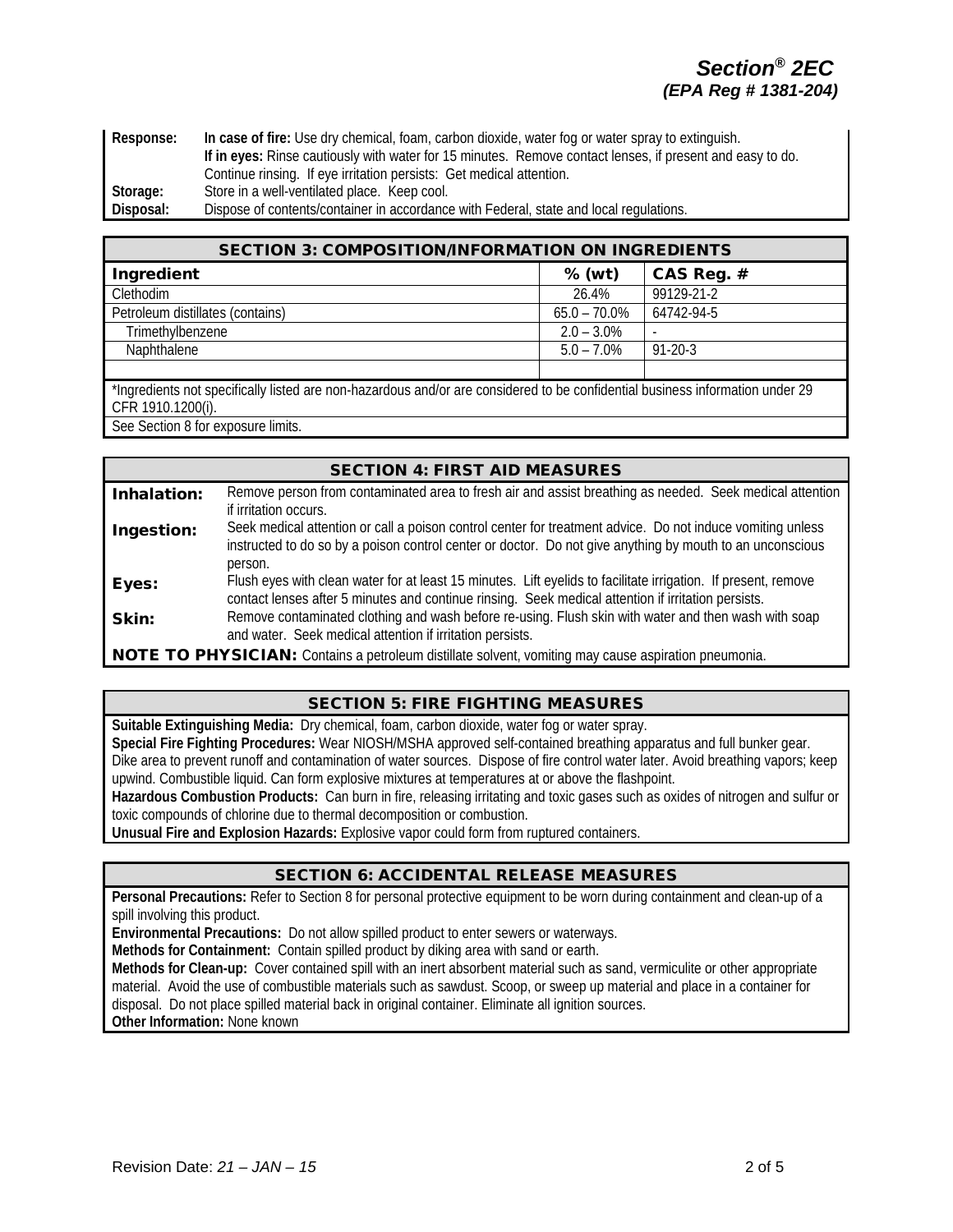## SECTION 7: HANDLING AND STORAGE

**Handling:** RECOMMENDATIONS ARE FOR MANUFACTURING, COMMERCIAL BLENDING, AND PACKAGING WORKERS. PESTICIDE APPLICATORS AND WORKERS must refer to the pesticide product label and Directions for Use attached to the product for Agricultural Use Requirements in accordance with the EPA Worker Protection Standard 40 CFR part 170. Ensure adequate ventilation. Immediately clean up spills that occur during handling. Keep containers closed when not in use. Practice good hygiene after using this material, especially before eating, drinking, smoking, using the toilet, or applying cosmetics. **Storage:** Store in cool, dry areas away from children, food and feed products in an area away from incompatible substances. Protect packaging from physical damage. Protect from exposure to fire. Avoid temperatures above 90°F (35°C) **See pesticide product label for additional storage information.**

**Minimum Storage Temperature:** Not determined

**Other Precautions:** Consult Federal, state and local laws and regulations pertaining to storage.

| <b>Exposure Guidelines</b>                                                                                                 |                                                                                                                 |                  |           |  |  |
|----------------------------------------------------------------------------------------------------------------------------|-----------------------------------------------------------------------------------------------------------------|------------------|-----------|--|--|
| Component:                                                                                                                 | <b>OSHA PEL</b>                                                                                                 | <b>ACGIH TLV</b> | NIOSH REL |  |  |
| Petroleum distillates                                                                                                      |                                                                                                                 | $100$ ppm        |           |  |  |
| Trimethylbenzene                                                                                                           |                                                                                                                 | 25 ppm (TWA)     |           |  |  |
| Naphthalene                                                                                                                |                                                                                                                 | 10 ppm (TWA)     |           |  |  |
|                                                                                                                            | 50 mg/m3, 10ppm (TWA)                                                                                           | 15 ppm (STEL)    |           |  |  |
| NOTE TO END USERS: PERSONAL PROTECTIVE EQUIPMENT (PPE) AND CLOTHING LISTED IN THIS SECTION IS FOR                          |                                                                                                                 |                  |           |  |  |
| MANUFACTURING, COMMERCIAL BLENDING AND PACKAGING WORKERS. APPLICATORS AND HANDLERS SHOULD                                  |                                                                                                                 |                  |           |  |  |
| REFER TO THE PESTICIDE PRODUCT LABEL FOR PROPER PERSONAL PROTECTIVE EQUIPMENT (PPE) AND                                    |                                                                                                                 |                  |           |  |  |
| CLOTHING.                                                                                                                  |                                                                                                                 |                  |           |  |  |
|                                                                                                                            | Respiratory Protection: If conditions are poorly ventilated, use a NIOSH approved air-purifying respirator with |                  |           |  |  |
| cartridges/canisters approved for general pesticides.                                                                      |                                                                                                                 |                  |           |  |  |
| <b>Engineering Controls:</b><br>Local Exhaust: Provide general or local exhaust ventilation systems to maintain airborne   |                                                                                                                 |                  |           |  |  |
| concentrations below OSHA PELs or other specified exposure limits. Local exhaust ventilation is                            |                                                                                                                 |                  |           |  |  |
| preferred.                                                                                                                 |                                                                                                                 |                  |           |  |  |
| Protective Gloves: Wear chemically protective gloves to prevent exposure to skin.                                          |                                                                                                                 |                  |           |  |  |
| Eye Protection: To avoid contact with eyes, wear chemical safety goggles or safety glasses and full face shield. Contact   |                                                                                                                 |                  |           |  |  |
| lenses are not protective eye devices.                                                                                     |                                                                                                                 |                  |           |  |  |
| Other Protective Clothing or Equipment: Wear long-sleeve shirt, long pants and shoes plus socks to prevent skin contact.   |                                                                                                                 |                  |           |  |  |
| Work/Hygienic Practices: Never eat, drink, nor use tobacco in work areas. Practice good hygiene after using this material, |                                                                                                                 |                  |           |  |  |
| especially before eating, drinking, smoking, using the toilet, or applying cosmetics.                                      |                                                                                                                 |                  |           |  |  |

| <b>SECTION 9: PHYSICAL AND CHEMICAL PROPERTIES</b> |                            |                                        |                                 |
|----------------------------------------------------|----------------------------|----------------------------------------|---------------------------------|
| <b>Physical State:</b>                             | Liauid                     | Specific Gravity (H <sub>2</sub> O=1): | $1.15 - 1.21$ (typical)         |
| Vapor Pressure (mm Hg):                            | Not determined             | Density (Ibs/gallon):                  | 9.6 - 10.1 lbs/gallon (typical) |
| Vapor Density (Air=1):                             | Not determined             | <b>Melting Point/Freezing Point:</b>   | Not determined                  |
| Solubility in Water (wt %):                        | Emulsifies                 | <b>Boiling Point/Range:</b>            | Not determined                  |
| Viscosity:                                         | 3.33 cSt $(20^{\circ}C)$ ; | pH:                                    | $3.8 - 4.8$                     |
|                                                    | 2.15 cSt (40°C)            |                                        |                                 |
| Appearance and odor:                               | Dark amber liquid          | Flash Point:                           | 149°F (65°C)                    |

## SECTION 10: STABILITY AND REACTIVITY

**Reactivity:** None known

**Chemical Stability:** Product is stable at ambient temperature and pressure, under normal storage and handling conditions. Unstable when exposed to extremes of pH, elevated temperatures, oxygen or U.V. light.

**Possibility of Hazardous Reactions:** Will not occur.

**Conditions to Avoid:** Avoid temperatures above 90°F (35°C), exposure to air or direct sunlight. Keep containers sealed. **Incompatible Materials:** Oxidizing materials

**Hazardous Decomposition Products:** Oxides of hydrogen, nitrogen and sulfur.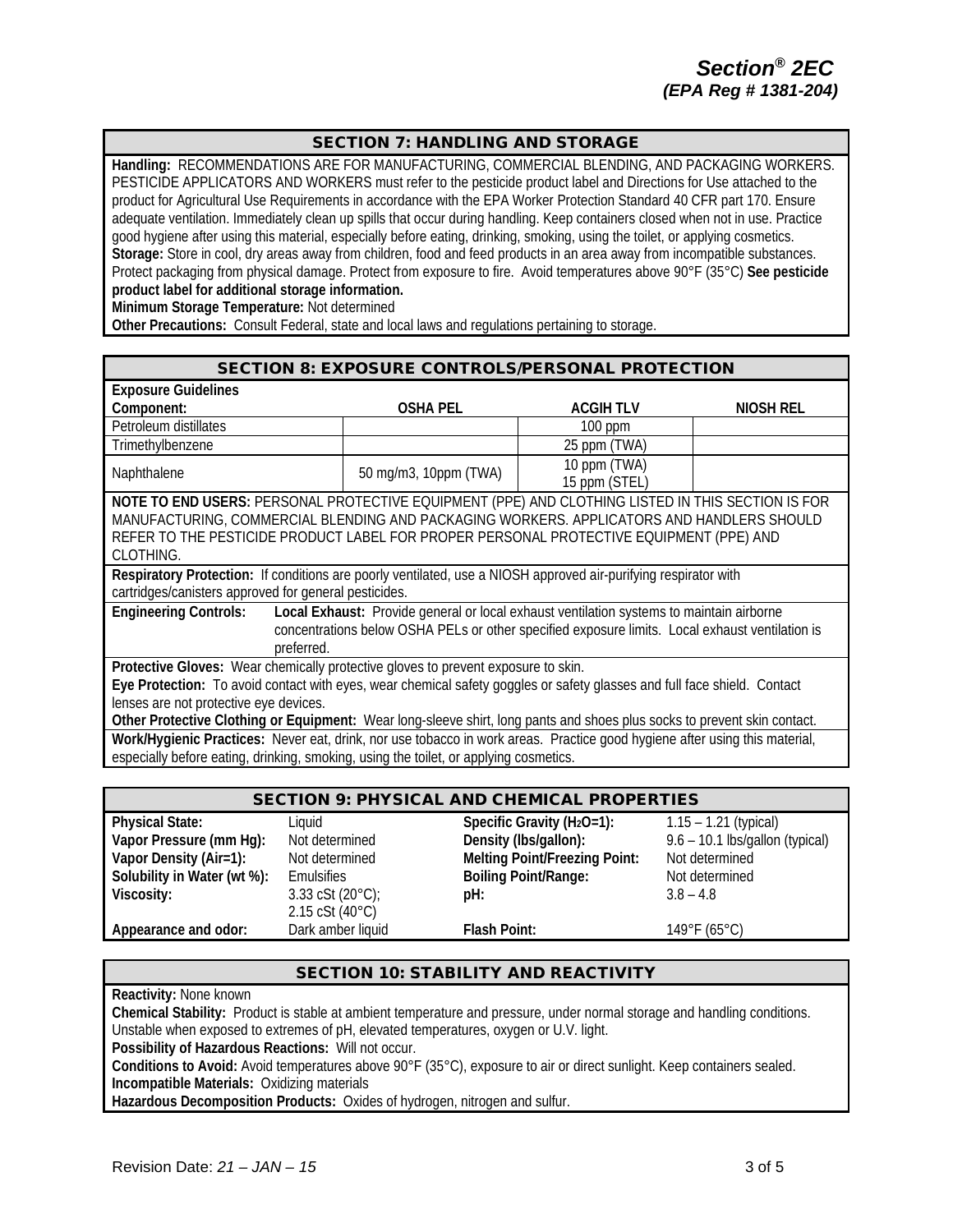#### SECTION 11: TOXICOLOGICAL INFORMATION

| <b>ACUTE TOXICITY</b><br>Eye Effects:<br><b>Skin Effects:</b><br><b>Acute Inhalation Effects:</b><br><b>Acute Oral Effects:</b><br>Specific Target Organ<br>Toxicity: | Moderately irritating (rabbit)<br>Moderately irritating (rabbit). LD50 >5,000 mg/kg (rat). Not a contact sensitizer (quinea pig)<br>$LC50 > 2.03$ mg/L (rat)<br>LD50 5,000 mg/kg (rat)<br>None known |  |  |
|-----------------------------------------------------------------------------------------------------------------------------------------------------------------------|------------------------------------------------------------------------------------------------------------------------------------------------------------------------------------------------------|--|--|
| <b>CHRONIC TOXICITY</b><br><b>Chronic Effects:</b><br>Carcinogenicity:<br>Mutagenicity:<br>Teratogenicity:                                                            | None known<br>None known<br>None known<br>Not known to exhibit reproductive effects. Some teratogenic (birth defect) effects were noted in<br>rats tested at maternally toxic doses.                 |  |  |
| <b>Reproductive Toxicity:</b><br>None known<br>POTENTIAL HEALTH EFFECTS:                                                                                              |                                                                                                                                                                                                      |  |  |
| Eyes: Causes moderate but temporary eye irritation.                                                                                                                   |                                                                                                                                                                                                      |  |  |
| Skin: May cause mild but temporary skin irritation with prolonged contact.                                                                                            |                                                                                                                                                                                                      |  |  |
| Inhalation: May cause mild irritation of the upper respiratory tract.                                                                                                 |                                                                                                                                                                                                      |  |  |
| Ingestion: May cause irritation of the gastric system.                                                                                                                |                                                                                                                                                                                                      |  |  |

| <b>SECTION 12: ECOLOGICAL INFORMATION</b>   |                                                                                 |  |  |  |  |
|---------------------------------------------|---------------------------------------------------------------------------------|--|--|--|--|
|                                             | <b>ENVIRONMENTAL SUMMARY: Not determined</b>                                    |  |  |  |  |
| <b>ECOTOXICITY DATA:</b>                    |                                                                                 |  |  |  |  |
| Fish Acute and Prolonged Toxicity:          | Clethodim Technical:                                                            |  |  |  |  |
|                                             | 96 hour LC50 for Rainbow Trout = 67 mg/L                                        |  |  |  |  |
|                                             | 96 hour LC50 for Bluegill = 120 mg/L                                            |  |  |  |  |
| <b>Aquatic Invertebrate Acute Toxicity:</b> | Not determined                                                                  |  |  |  |  |
| <b>Aquatic Plant Toxicity:</b>              | Not determined                                                                  |  |  |  |  |
| <b>Bird Acute and Prolonged Toxicity:</b>   | Clethodim Technical:                                                            |  |  |  |  |
|                                             | Dietary LC50 for Bobwhite Quail >4,000 ppm                                      |  |  |  |  |
|                                             | Dietary LC50 for Mallard Duck >4,000 ppm                                        |  |  |  |  |
| Honeybee Toxicity:                          | Contact LD50 >100 ug/bee                                                        |  |  |  |  |
|                                             |                                                                                 |  |  |  |  |
| <b>ENVIRONMENTAL EFFECTS:</b>               |                                                                                 |  |  |  |  |
| Soil Absorption/Mobility:                   | Clethodim is very soluble in water and mobile in soil.                          |  |  |  |  |
| Persistence and degradability:              | Clethodim degrades rapidly via photolysis with a soil half-life of 3 – 10 days. |  |  |  |  |
| <b>Bioaccumulative Potential:</b>           | Not determined                                                                  |  |  |  |  |
| Other adverse effects:                      | Not determined                                                                  |  |  |  |  |

#### SECTION 13: DISPOSAL CONSIDERATIONS

**Waste:** Dispose of in accordance with applicable Federal, state and local laws and regulations. **Container:** Triple rinse and recycle the container or dispose of in accordance with Federal, state and local laws and regulations. **See pesticide product label for full instructions on disposal. RCRA Characteristics:** It is the responsibility of the individual disposing of this product to determine the RCRA classification and hazard status of the waste.